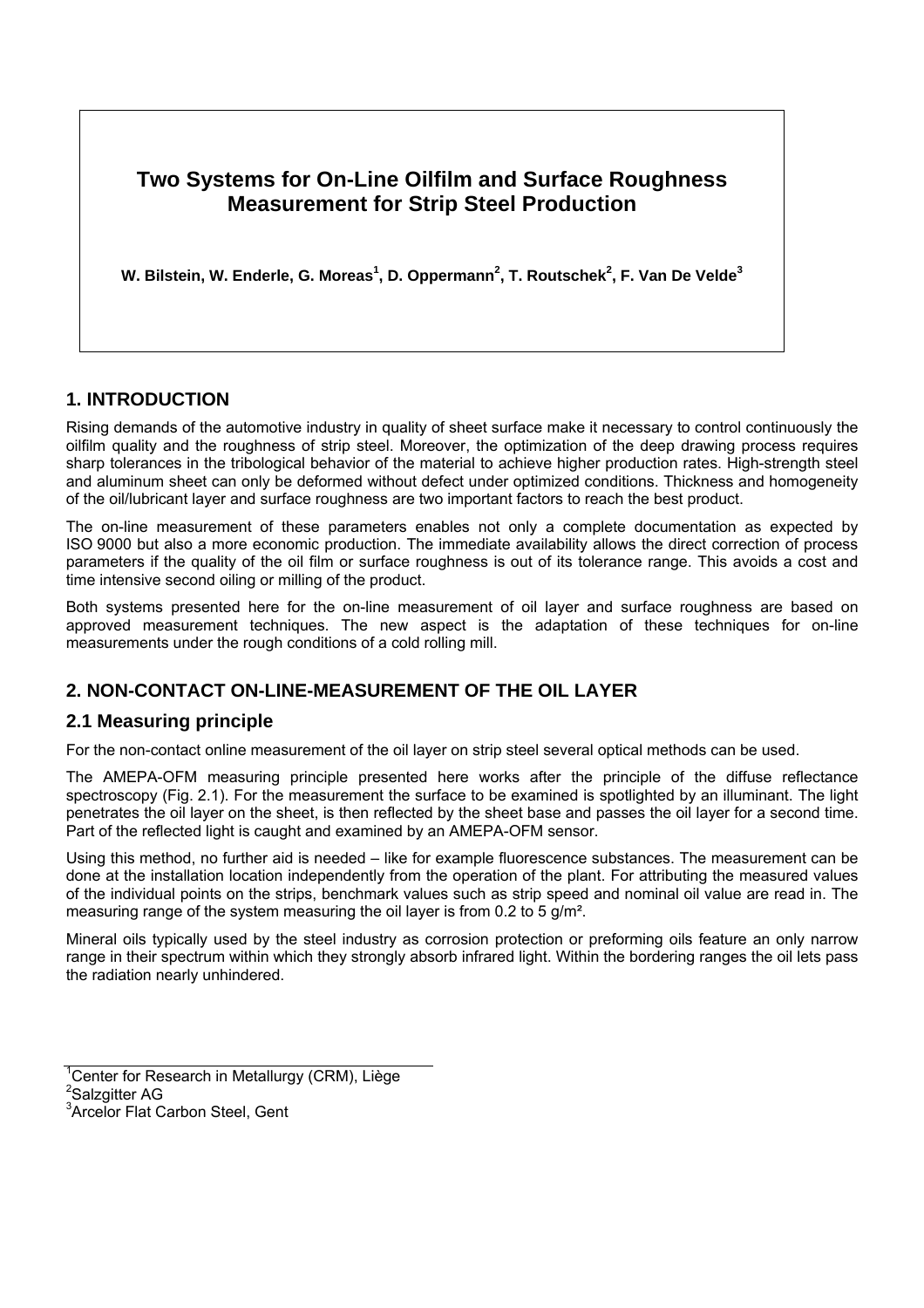

*Fig 2.1: Plan of the AMEPA-OFM sensor of the oil layer thickness* 

By means of the Beer-Lambert law the extinction of the oil with the typical wave-length in the median infrared results in:

$$
E_{(\lambda)} = \ln(\frac{I_0}{I_{\lambda}}) = C * d
$$

after transformation the layer thickness is calculated to:

$$
d = \frac{1}{C} * \ln(\frac{I_0}{I_\lambda})
$$

- d layer thickness of the oil layer
- $I_0$  spectral intensity with wave-lengths not influenced by the oil
- $I_{(\lambda)}$  spectral intensity with wave-lengths absorbed by the oil C constant
- constant
- $E_{(\lambda)}$  spectral extinction

Different surface roughnesses exert influence on the light dispersion in absorbing as well as in uninfluenced wavelengths. The ratio ( $I_0/I_{(\lambda)}$ ) remains constant, and thus the system measures independently from the surface roughness.

Measurements of the thickness of the oil layer are carried out on different finished surfaces. Here it has to be taken into account that the spectral reflectivity  $\rho_{(\lambda)}$  changes depending on the material. This is accounted for with corresponding calibration of the measuring head. Up to now, calibrations for the following surfaces are available: "cold roll", "hot-dip galvanized", "elo-galvanized" with and without phosphate coating and "Granocoat®".

### **2.2 Measuring setup**

At Salzgitter Flachstahl GmbH (SZFG) the measuring head as described above was installed in a inspection line. The installation location is situated ca. 2000 mm behind the lubrication machine. Between lubrication machine and sensor a roll is looped by the strip with an angle of about 5°. This roll is necessary to close the oil film, which was applied in the form of finest drops, before the sensor. The sensor is mounted on to a linear axis and is moved across the strip width of a maximum of 1830 mm with about 250 mm/s. The measuring distance between strip and bottom edge of the sensor is 120 mm. Strip deviations of ±20 mm are admissible. The strip speeds of this installation can reach 500 m/min.

The sensor is connected to a processor that enables the evaluation and output of the measured values. Due to a link-up with the control system of the processor of the inspection line allocation data such as coil number, type of surface, required lubrication etc. and status data such as strip speed and current strip length are transferred. This link-up can be carried out via OPC or field bus.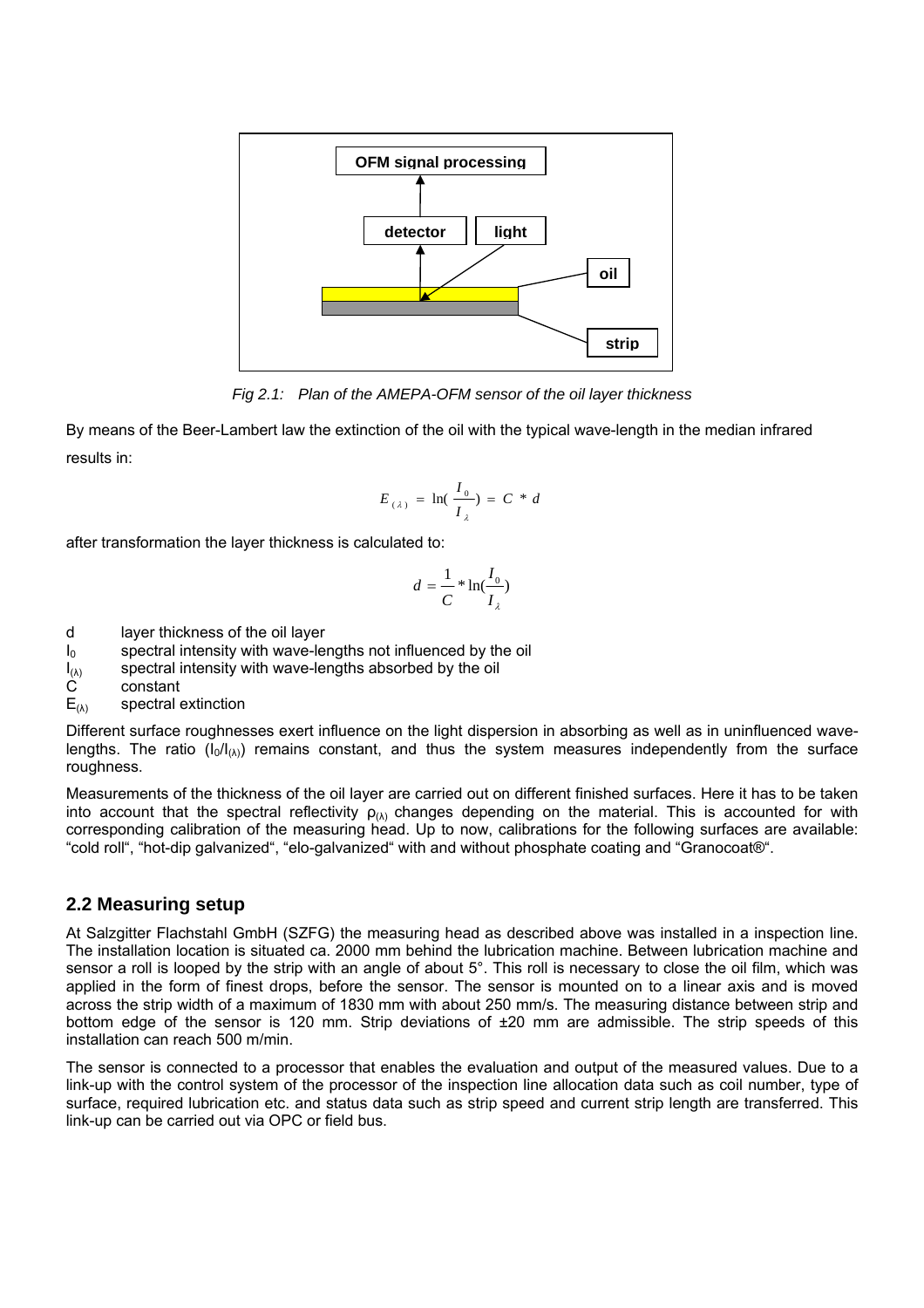# **2.3 Display**

The combination of installation data and determined measurement values results in a lubrication chart of the entire coil. The distribution of the oil is shown on-line on a display in the control pulpit of the inspection line. The operators can always see the lubrication of the strip currently running and they are thus able to intervene directly in the process in case that inhomogeneities show up with the lubrication.

Figure 2.2 shows the current user interface of the OFM oil thickness monitoring system. The upper line shows all the data related to the coil while the two diagrams show the lubrication.

The diagram to the left indicates the oil thickness over the strip width with the blue line representing the nominal value. The yellow line stands for the average value of the oil thickness measured during the last traversing of the sensor and indicates the numerical value. The upper and the lower limit for oil thickness can be assigned by the operator and are displayed in the picture. In case the limits are exceeded this is shown to the operator by coloring the measured value of the oil thickness, which is normally black.



*Fig. 2.2: Screen surface of the OFM system in the control station of the SZFG with perfect lubrication*

Shown in the diagram to the right is the distribution of the lubrication over the strip surface. Green areas stand for measured values within the tolerance limit, blue areas for values below the limit and red areas show that too much oil has been applied. The small case left below the diagram shows the proportion of the individual areas in the entire area (in percentage). Next to it, by means of the stoplights, the operator is given some guidance in whether to release or block. On the basis of the area proportions, the operator parameterizes the threshold values for the change between red, yellow and green. The example in figure 2.2 shows a strip which is lubricated rather uniformly.



*Fig.2.3: A difference in the lubrication between the left and the right of the strip*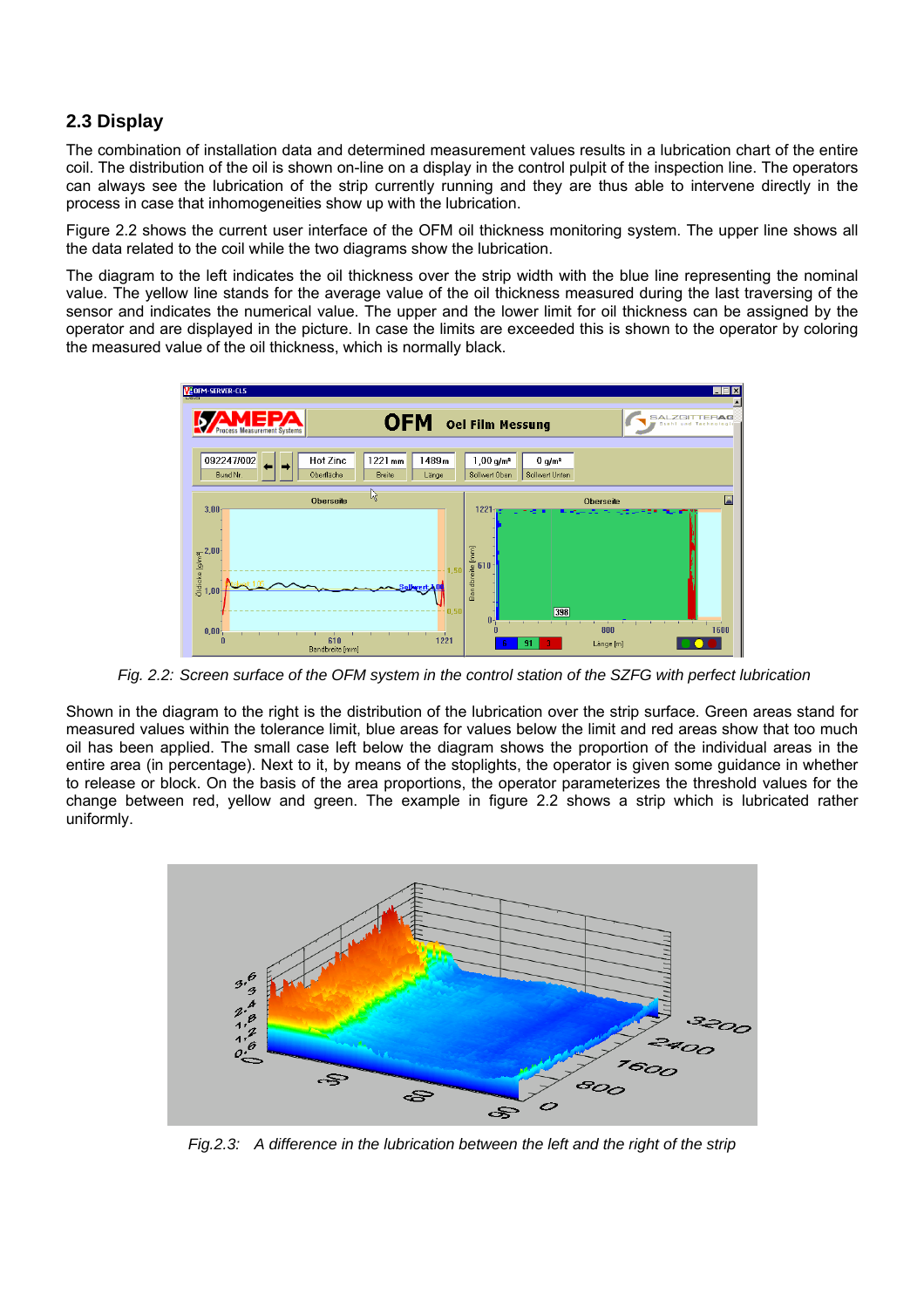Figure 2.3 shows a 3-dimensional plot of the lubrication of a coil with a length of about 3000 m and a width of 0,8 m. The thickness of the film is plotted in the vertical direction. Again the three colors green, blue and red represent areas where the lubrication is within, below or above the tolerance limits. On this coil a difference in the lubrication of the right and the left side of the strip is shown.

If strips, which have already been lubricated in another installation, are processed in the inspection line, the current lubrication status can also be determined with the OFM system. The example in figure 2.4 describes the lubrication distribution of a pre-lubricated strip, which was reworked in the inspection line. Due to the preceding storage the oil was squeezed outwards.



*Fig. 2.4: Strip reworked in the coil line. Due to the preceding storage the oil was squeezed outwards.*

# **2.4 Outlook**

With the online system, SZFG will be able to check the correct function of the lubrication machine during lubrication of the strips and to increase the reliability of the installation. The OFM system also allows to measure pre-lubricated strips of other installations during processing and, in case of irregular lubrication, to take the necessary actions. The continuous recording of coil related oil data into databases of the quality assurance will help not only to supervise and improve the condition of the installation but also to handle reclamations.

# **3. ON-LINE SURFACE ROUGHNESS MEASUREMENT ON STRIP STEEL**

Today the roughness is measured on samples taken from head or tail of the coil. This measurement does not give a representative value for the roughness distribution over the length of the coil because rolling force and speed are reduced when the welding passes the skin pass.

The optical on-line roughness measurement provides a measurement over a significant part of each coil and could be used for a more complete documentation of this important product property according to ISO 9000. The on-line measurement could not only be used for sharper production tolerances but it could also be used as tool for a more precise trigger for the change of the texturing rolls.

Here we will present the development, laboratory results and on-line measurements of the industrialized version by Amepa based on the original development by the Center for Research in Metallurgy (CRM) in Liège /1/.

### **3.1 Measuring Principle**

The presented roughness measurement system uses the two-dimensional triangulation, also known as lightsection measurement. The CRM has refined this principle for the on-line roughness measurement on strip steel. Successful tests were done at Arcelor Flat Carbon Steel, Gent /1/.

For the roughness measurement a laser line is projected under a certain angle onto the surface. Due to the surface profile this line is distorted if it is observed not under the same angle than the projection. This distortion allows a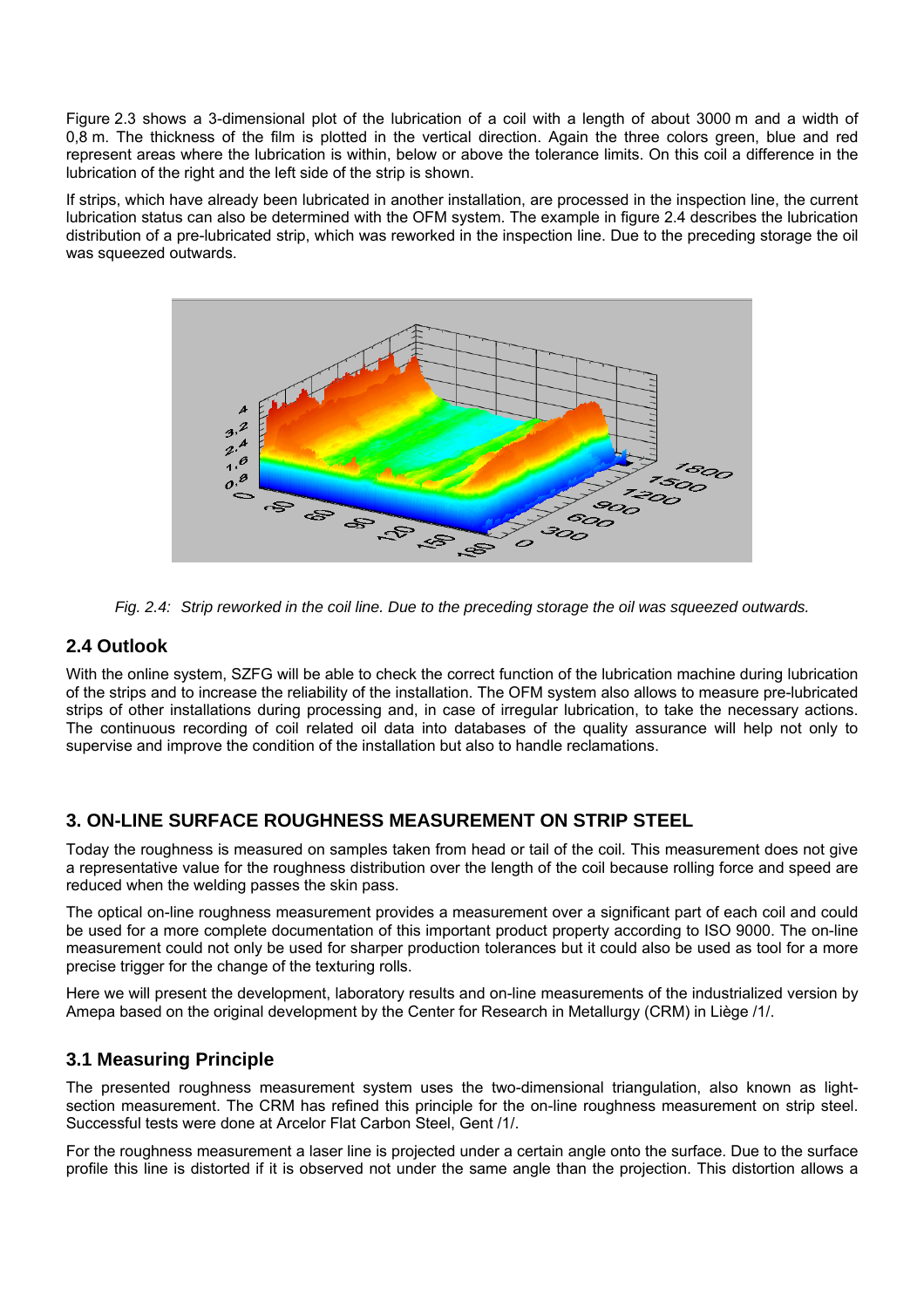direct calculation of the surface profile and hence the surface roughness. A more detailed description can be found in /1/.

On-line roughness measurement principles that use a laser spot for the roughness measurement depend on the movement of the strip to achieve data in the second dimension. Therefore these devices are only able to measure parallel to the rolling direction. The light section principle allows an arbitrary orientation of the line and so roughness can be measured perpendicular or under 45° to the rolling direction as SEP 1940 /3/ demands.

## **3.2 System Design**

The sensor consists of a laser system for line projection and of a microscope with a high resolution CCD-camera for the observation of the distorted line. An additional laser is used for background illumination enabling a direct inspection of the microscopic image of the strip surface which can be done normally only in laboratory.

The main difference to the CRM prototype is the usage of diode lasers instead of a solid state Nd:Yag laser. The advance of the diode lasers is the more compact construction of the sensor and the more flexible installation of the system because the lasers can be placed direct into the sensor head. The higher wavelength of the diode laser system leads to a decreased resolution which is mainly compensated by a high aperture microscope objective.

For the necessary adjustments of the optical system fully motorized stages are used. This means the settings for installation or corrections can be changed whenever necessary. No production stop is required. An installation at nearly inaccessible locations is possible as well. These properties guarantee a high availability and a flexible operation.

#### **3.3 Laboratory results**

The laboratory results can be divided in three sections. The most important are the comparative measurements with the stylus on different textures and surface qualities over a wide range of roughness. Optical roughness measurements on roughness standards used for the calibration of stylus systems are also presented. These two groups allow a comparison of the optical measured statistic roughness values with the results of a stylus and with the values of the calibration standards. For a qualitative measurement the optical sensor was also used in a scanning mode – which is only possible in laboratory – to get a three dimensional image of the surface. The plausibility of the measurement principle can be shown better than with the analysis of the statistical values.

The stylus measurement requires a measurement length of 12.5 mm. Therefore we used the average value of 24 optical measurements with a laser line length of 530µm each.

The results of the optical measurements on roughness standards are listed in table 3.1. The standards were chosen to cover the roughness range important for strip steel production.

| Roughness Standard              | nominal Ra<br>[µm] | optical measured Ra<br>[µm] |
|---------------------------------|--------------------|-----------------------------|
| <b>Halle KNT 2058/2</b>         | 0.45               | 0.49                        |
| <b>Halle KNT 2058/2</b>         | 1.1                | 1.07                        |
| Mitutoyo Specimen<br>No 178-601 | 2.97               | 2.91                        |

*Table 3.1: Optical measurement on roughness calibration standards* 

The results of laboratory measurements with the stylus and the optical system show a very good agreement (Fig. 3.1). The investigated samples cover a wide range of roughness, but also stochastic and deterministic textures (EDT, Pretex, EBT) and different surface qualities (cold rolled, annealed, galvanized) as well.

Only for roughness values smaller than 0.8µm the deviation is higher than 10%. For most samples the deviation was less than 5% which is in the same order than the deviation of stylus measurements done by different operators with different stylus systems /4/.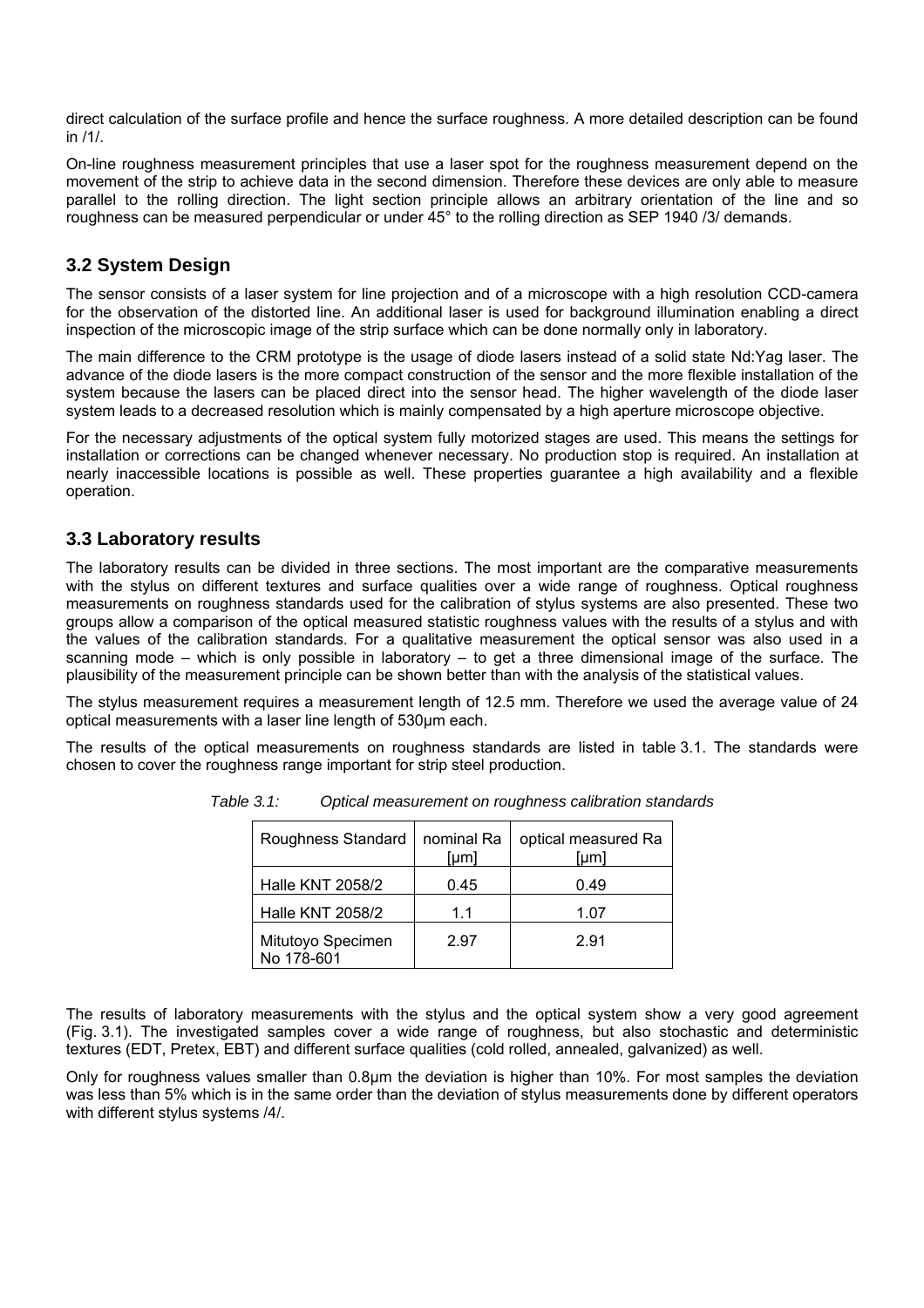

*Fig. 3.1: Comparison of the optical roughness measurement with stylus on different sheet samples with different textures and surface qualities* 

To prove the plausibility of the detected lines we used this system to scan over sheet surfaces. Using a step width of 0.5 µm complete three-dimensional data sets of different surfaces were acquired. One example of such a data set is presented in Fig. 3.2. The lateral resolution is 0.5µm and the resolution of the height profile is approximately 0.1µm which is of course less than can be obtained with interferometric systems /2/.

Due to the high reflectivity of galvanized surfaces they are very interesting for a system which analyses the scattered light. In Fig. 3.2 the 3d-measurement on a galvanized EBT sample is shown. The image on the right shows the microscopic image of the surface. The color-coded 3d-scan shows, that 95% of the strip surface is detected. Only in the dark-red and dark-blue zones no value for the height level was measured because the light was nearly completely reflected so that the scattered portion was too weak. These missing data can be interpolated in the on-line roughness measurement because they represent parts of the surface which are very flat. The clearly visible fine structure gives a good impression of the resolution of the system.



*Fig. 3.2: On-line sensor moved in steps of 0.5 µm over a galvanized EBT surface to collect a 3d-data set. The unfiltered raw data are shown (dark-red and dark–blue are regions where no signal was detected). A microscopic image of the analyzed region is shown on the left.*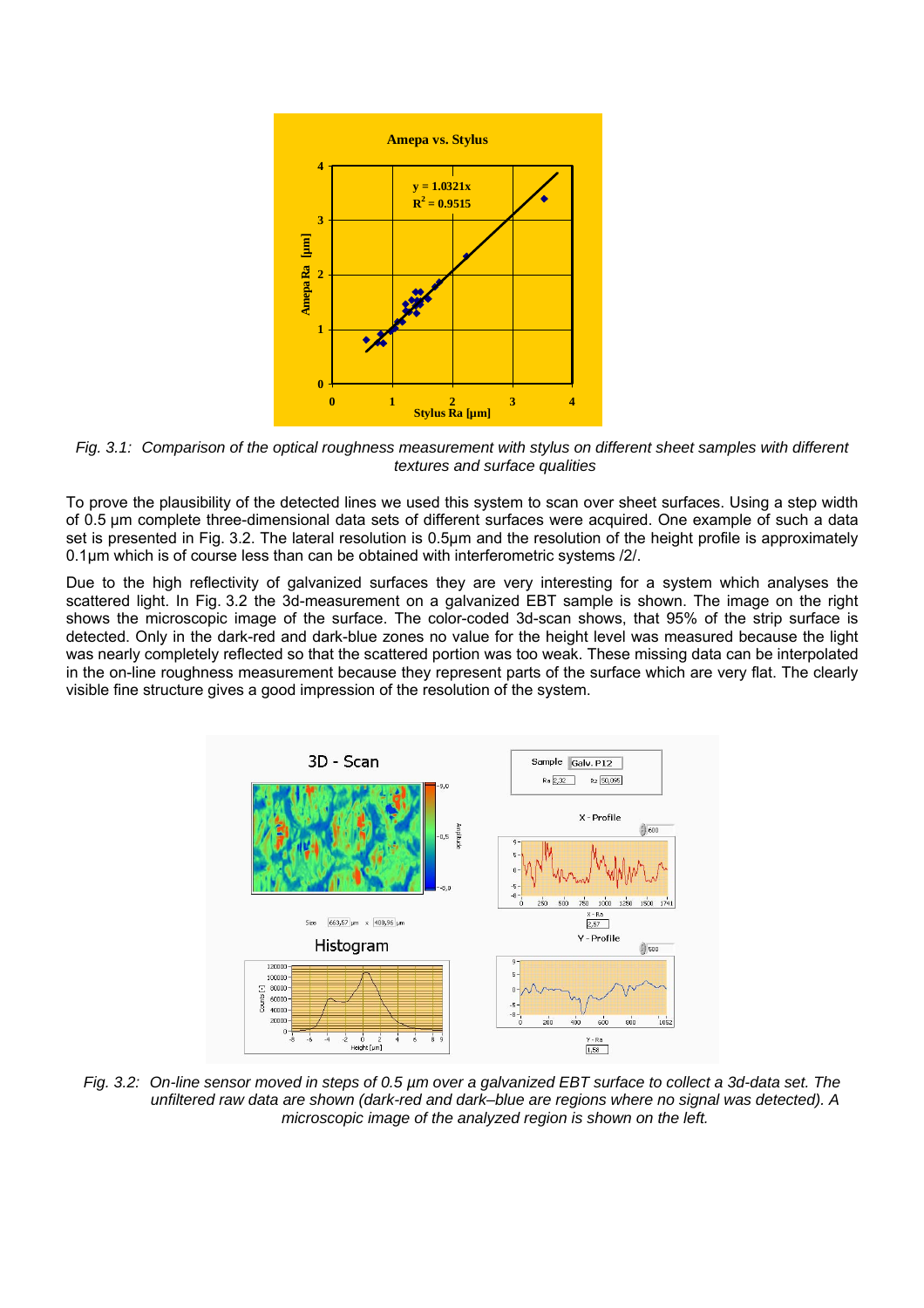#### **3.4 On-line Measurements**

For on-line measurements the system was installed at Arcelor Flat Carbon Steel, Gent. These online measurements were overseen by the Rolling Annealing Finishing (RAF) group of Arcelor Research. The Amepa system was tested on different production lines. In the beginning the sensor was installed after the skin-pass at the exit of the continuous annealing line (CAPL). To test its performance on polluted surfaces the sensor was installed at the entrance of the CAPL. In spring 2006 the system was installed at the exit of the galvanizing line at Sidmar.



Fig. 3.3: On-line results of one production shift at the continuous annealing line at Sidmar, Gent (green +/- 10%, blue +/-15%, red +/-20%).

At first the on-line roughness measurement system was installed at the exit of the continuous annealing line after the skin pass mill. In Fig. 3.3 the mechanical off-line and optical on-line roughness measurements of one production day are shown. For the mechanical roughness three stylus measurements were done at the end of each coil at the strip position where the optical sensor was installed. The optical measurements were saved in the Sidmar database and the mean value of the last 10% of the coil was calculated for the comparison with the stylus results.

To test whether this system could also be used on polluted surfaces the sensor was installed at the entrance of the continuous annealing line where the surface of the coils is still contaminated from the milling process. The result of one of these tests is shown in Fig. 3.4, where a coil was produced in the tandem mill with increasing rolling forces. Afterwards the roughness was measured in the inspection line with the stylus and than this coil was sent through the continuous annealing line where the optical on-line measurement was done.